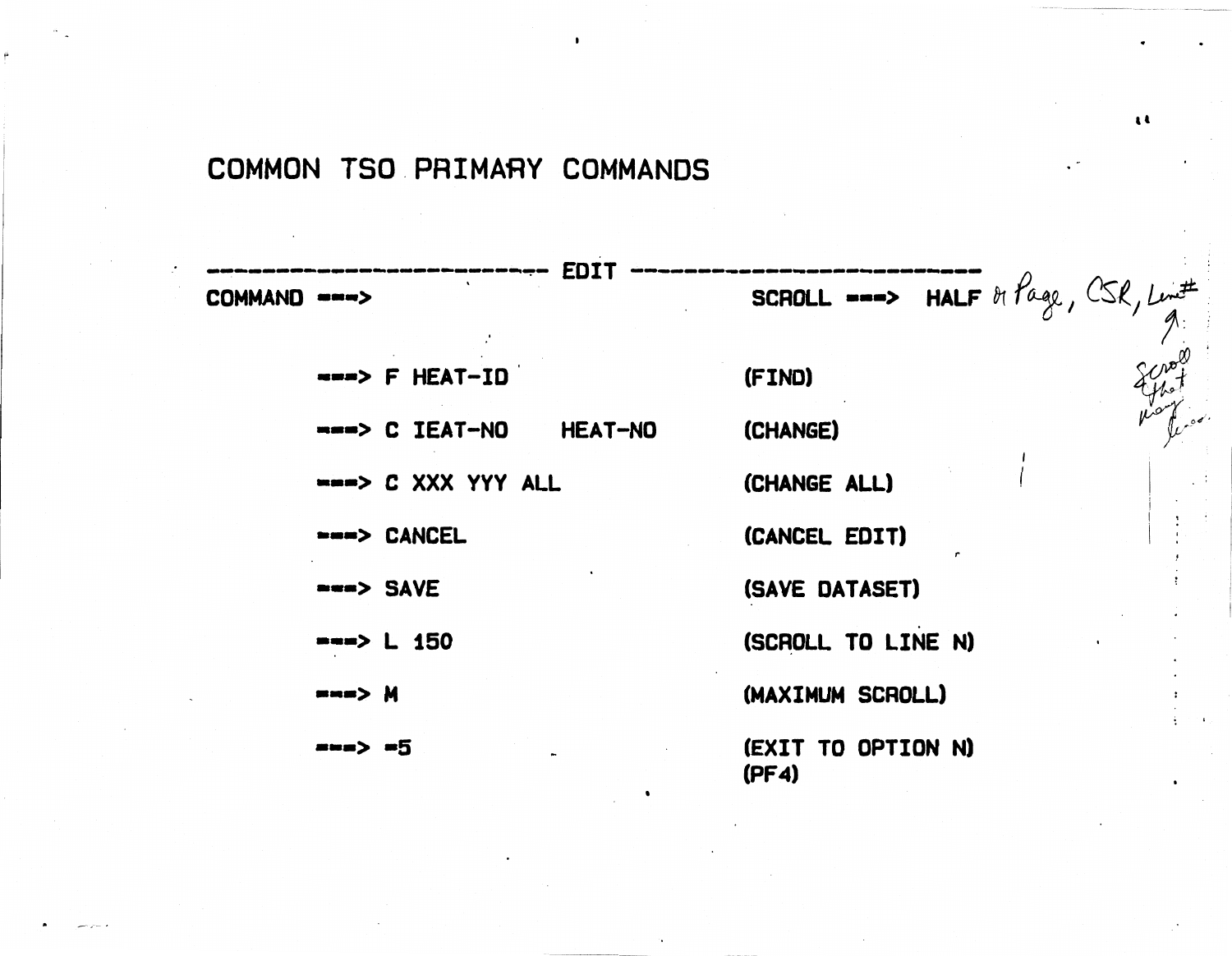## TSO LINE EDIT COMMANDS

 $\mathbf{E} = \mathbf{E}$ 

|               | ED 4                               |                          |             |
|---------------|------------------------------------|--------------------------|-------------|
| COMMAND ===>  |                                    | SCROLL --->              | <b>HALF</b> |
| ******        | ****************************       | .*********************** |             |
| <b>I00049</b> | (INSERT)                           |                          |             |
| <b>DOO050</b> | (DELETE)                           |                          |             |
| <b>R00050</b> | (REPEAT)                           |                          |             |
| <b>MOOOO2</b> | (MOVE)                             |                          |             |
| <b>C00008</b> | (COPY)                             |                          |             |
| A00008        | (AFTER - USE WITH M OR C COMMAND)  |                          |             |
| <b>B00234</b> | (BEFORE - USE WITH M OR C COMMAND) |                          |             |
| <b>COLS59</b> | (DISPLAY COLUMN POSITIONS)         |                          |             |
|               | ٠                                  |                          |             |